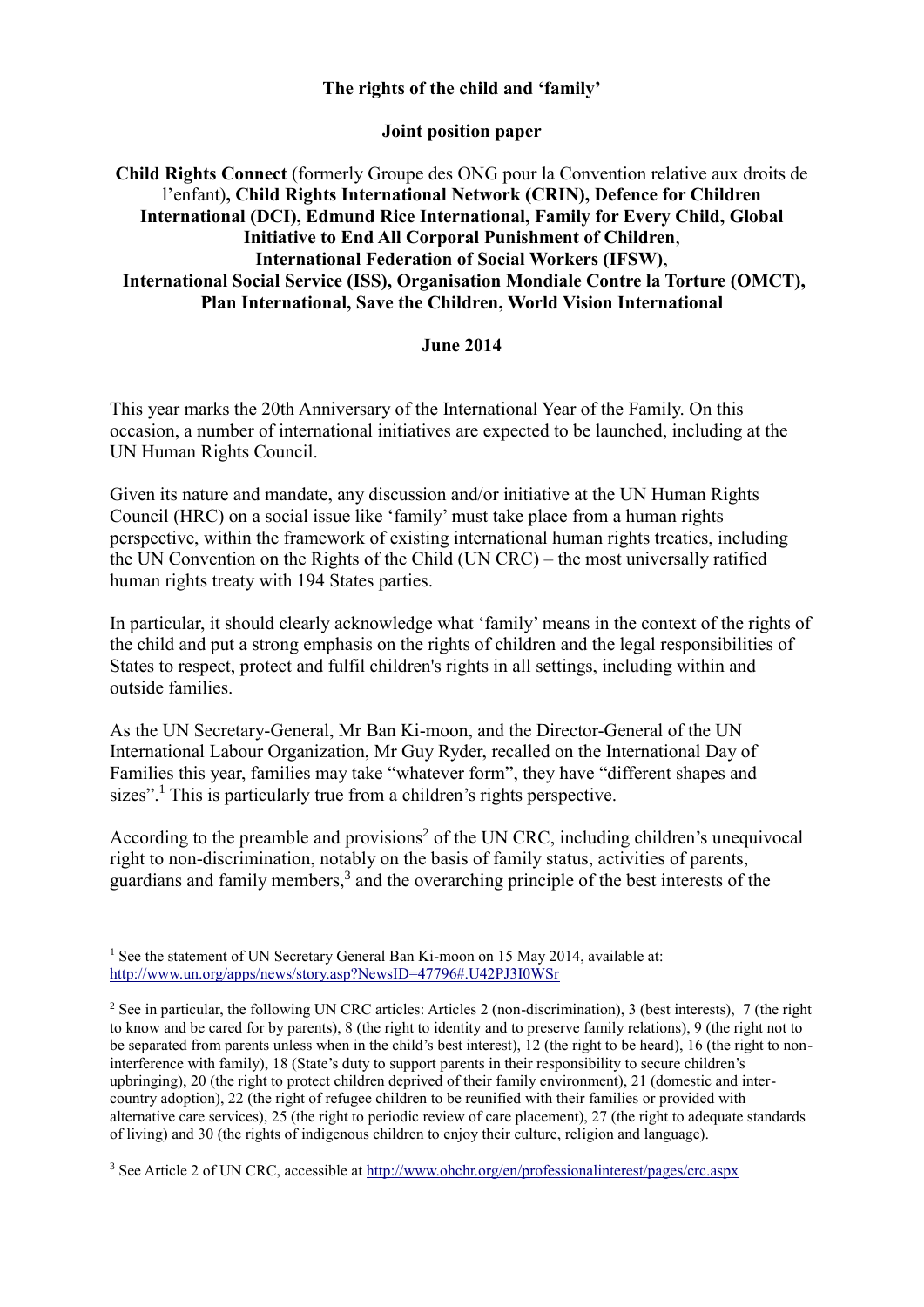child,<sup>4</sup> it is clear that States have the obligation to respect and support, in law and practice, all types of families.

From a children's rights perspective, 'family' refers to "a variety of arrangements that can provide for young children's care, nurturance and development, including the nuclear family, the extended family, and other community-based arrangements, provided these are consistent with children's rights and best interests."<sup>5</sup> Therefore 'family' means in fact "all forms of families in different contexts", including the full range of care-giving environments, kinship, non-nuclear families, single-headed families, adoptive families, children-headed households and any other arrangements, provided they respect children's rights and best interests, and ensure provision of care, nurturance and development.

As civil society representatives of all regions around the world working with and for children, we affirm that children experience 'family' in a variety of ways and forms. In each cultural, political and social system, a multitude of families exist, and different forms of family structures have emerged in response to social change, conflict, urbanization, HIV/AIDS and other crisis, which fulfil an important role in society today and for children and their rights.

We also recognise that while the majority of families want the best for their children and play a key role in their upbringing, children's rights can be and have been violated in families, including by family members, through notably violence, abuse, exploitation and neglect.<sup>6</sup> In such cases, it is the legal obligation of States to protect the rights of children by superseding families.

# **We therefore recommend States to comply with their international obligations with respect to children's rights and thus to:**

- **1. Explicitly acknowledge the existence of all families by using the phrase "all forms of families in different contexts" in any discussion or international document on 'family'.**
- **2. Reaffirm that all children, whether they live in a family environment or not, remain rights-holders whose rights cannot be overlooked, limited or negated, because of the environment in which they live.**
- **3. Explicitly recall States' legal obligation to protect and respect the human rights of all individuals in families, including by taking action to prevent and respond to violations of children's rights occurring in families, by prohibiting and working to eliminate all forms of violence, exploitation and neglect in families, by**

<u>.</u>

<sup>4</sup> See Article 3 of UN CRC, accessible at <http://www.ohchr.org/en/professionalinterest/pages/crc.aspx>

<sup>5</sup>See CRC/C/GC/7/Rev.1, 2006, paragraph 15, accessible at:

<http://www2.ohchr.org/english/bodies/crc/docs/AdvanceVersions/GeneralComment7Rev1.pdf> The CRC Committee is the expert body mandated by States parties to monitor the realization of States obligations under the CRC, including through the examination of individual communications, and thus, to interpret the meaning and scope of children's rights in the light of the object and purpose of the UN CRC, in accordance with the Vienna Convention on the Law of Treaties.

<sup>6</sup> See Committee on the Rights of the Child, General Comment No. 8, The right of the child to protection from corporal punishment and other cruel or degrading forms of punishment (arts. 19; 28, para. 2; and 37, inter alia) (Forty-second session, 2006), U.N. Doc. CRC/C/GC/8 (2006) : <http://www1.umn.edu/humanrts/crc/comment8.html>